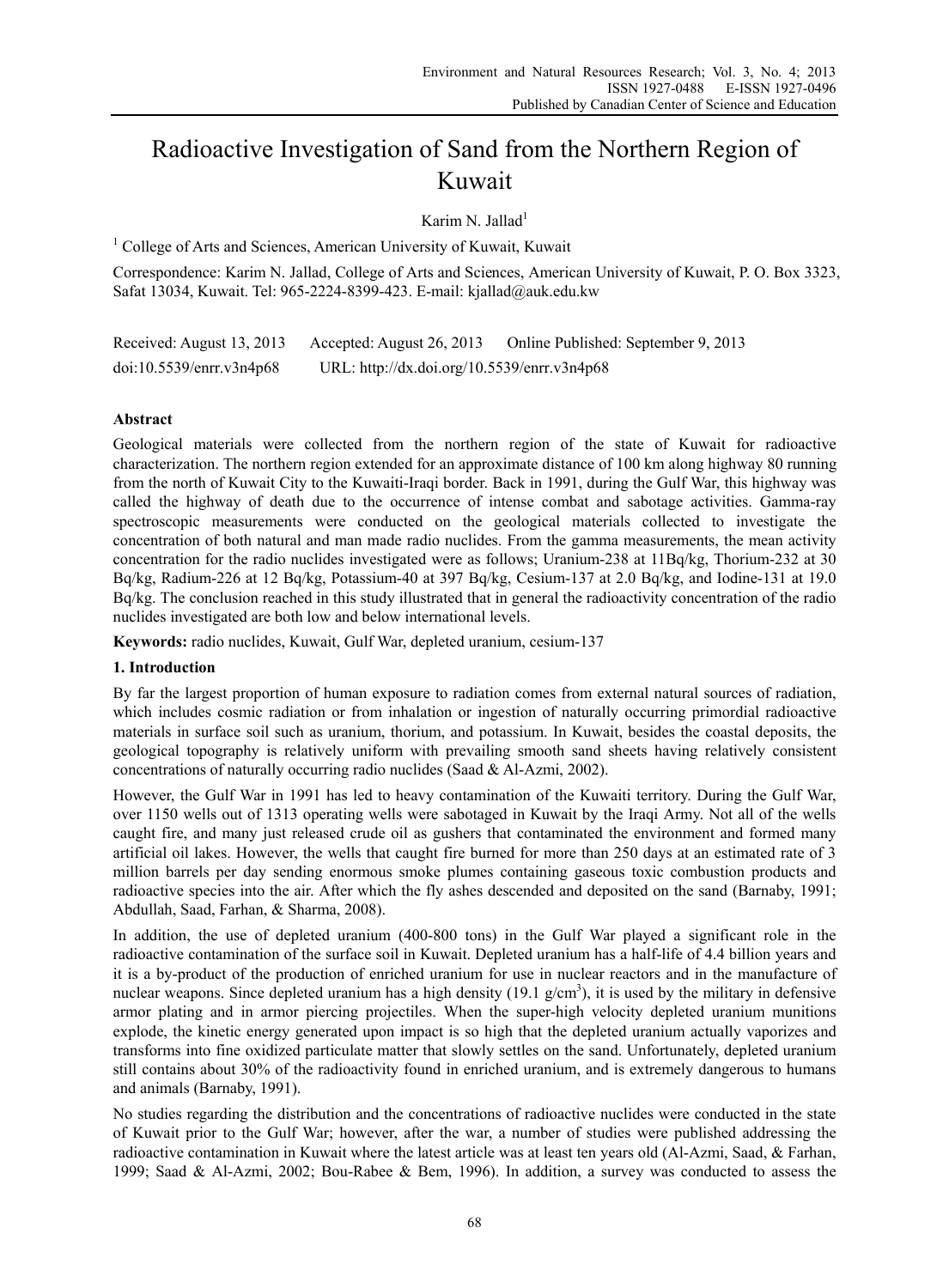radiological conditions arising owing to depleted uranium residues in 2003 by the International Atomic Energy Agency (IAEA, 2003) and another in 2005 by the Kuwait Institute for Scientific Research to establish a radiological atlas for the state of Kuwait (KISR, 2008).

In this research article, concentrations of radioactive materials, were measured along highway 80, called Highway of Death during the Gulf War, running from north of Kuwait city to the Kuwaiti-Iraqi border. This study aims at comparing the current radionuclide concentrations to eight year old published data, correlating the radioactivity concentrations to radiation contamination incidents happened during the Gulf War, and identifying areas which might be radiologically hazardous.

#### **2. Materials and Methods**

The 16 sites from which the sand samples were collected are shown in Figure 1. These locations were along Highway 80. At each of the collection sites, a sampling area of 1  $m<sup>2</sup>$  was considered, where three samples were taken, each weighing 500 g. The sand samples were taken at a depth of 5cm from the surface and placed in a plastic bag after which it was air shipped for analysis at Pace Analytical Services, a radioactive analysis lab, located in Greensburg, PA, USA.

All samples were dried in an oven at  $105 \degree C$  overnight. Dried samples were pulverized using a mortar and pestle then mixed thoroughly to homogenize. A portion of the dried, pulverized solid sample was split for gamma spectroscopy analysis using a modified EPA 901.1 protocol. Samples were prepared in sealed 8-ounce can geometry for non-destructive gamma spectroscopy analysis on a high-purity Ge detector. The samples were analyzed for the following radio nuclides: U-238, Th-232, Ra-226, K-40, Cs-137 and I-131.

The analysis was performed by individually placing the prepared can samples directly on the end cap of a high purity Ge gamma detector. A spectrum of each sample was acquired for a duration of one hour. The measured energies of the resultant gamma photo peaks for each sample were compared to a comprehensive "library" of known photo peaks. Ra-226 does emit a gamma ray near 186 keV; however, this peak conflicts with a known gamma ray for naturally-occurring U-235. In order to prevent the misidentification of Ra-226, each sample was processed as described in the sample pre-treatment section above, with final hermetic sealing of the 8-ounce can. Once prepared, samples were stored for a minimum of 21-days to allow complete in growth of Ra-226 with its daughters Rn-222 (which is a gas), Pb-214, and Bi-214. Both Pb-214 and Bi-214 exhibit strong gamma rays without interferences and so, these peaks were used to quantify the Ra-226 present in each sample by inference. Likewise, the concentration of U-238 was inferred from peak contributions from its daughters Th-234 and Pa-234m. All other reported analytes were measured directly using known photo peaks attributable to the analyte which was reported as shown in Table 1.

| Nuclide             | Half-Life                 | Gamma ray energy (keV) | Isotope             |  |
|---------------------|---------------------------|------------------------|---------------------|--|
| $232$ Th            | $1.405 \times 10^{10}$ yr | 238.6                  | $^{212}Pb$          |  |
|                     |                           | 727.17                 | $^{212}Bi$          |  |
|                     |                           | 338.14                 | $^{228}\mathrm{Ac}$ |  |
|                     |                           | 969                    | $228$ Ac            |  |
| $238$ U             | $4.468 \times 10^{9}$ yr  | 63.09                  | $^{234}$ Th         |  |
|                     |                           |                        | $234$ m $Pa$        |  |
| $^{226}\mathrm{Ra}$ | 1650 yr                   | 609.3                  | $^{214}Bi$          |  |
|                     |                           | 1120.3                 | $^{214}Bi$          |  |
|                     |                           | 295.2                  | $^{214}Pb$          |  |
|                     |                           | 351.9                  | $^{214}Pb$          |  |
| $^{40}$ K           | $1.277 \times 10^9$ yr    | 1460.8                 | $^{40}Ar$           |  |
| $^{137}Cs$          | 30.17 yr                  | 661.66                 | $^{137}Ba$          |  |
| $^{131}$ I          | 8.02 d                    | 971                    | $^{131}$ Xe         |  |
|                     |                           |                        |                     |  |

Table 1. Gamma rays and their related isotopes used to calculate the activity concentrations of the investigated radio nuclides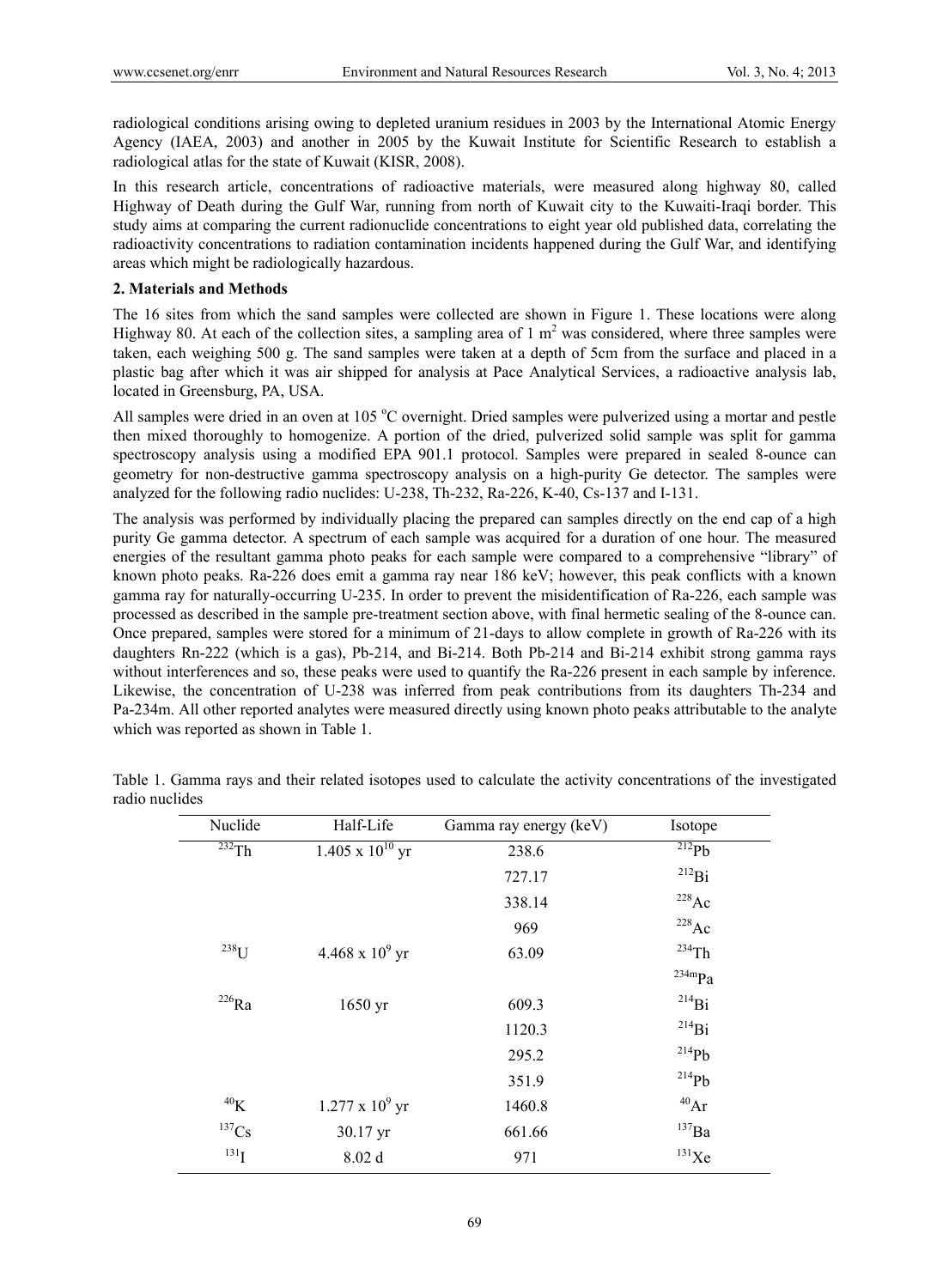Results for all samples were calculated using energy and efficiency calibrations performed implementing a NIST-traceable calibration source prepared in an equivalent geometry as the processed samples. Corrections were made to each sample spectra for contributions of analytes found present in the ambient background for the specific detector utilized. Decay corrections for each reported analyte were applied back to the sample collection date and time. The primary library used for sample gamma analysis was Pace's comprehensive default library. The MDC (Minimum Detectable Concentration) type used for primary analysis was the Regulatory Guide 4.16 calculation included as an option in the Gamma Vision V. 6.08 software program. This option was chosen as it most closely matches Pace's default MDC calculation used for all other radiochemistry analyses. No anomalous events were noted during the preparation or analysis of the samples for gamma spectroscopy analysis. All data quality objectives and quality control acceptance criteria were satisfied.

### **3. Results and Discussion**

A total of 48 sand samples were collected from selected locations shown in Figure 1. The samples geographic locations are determined by a Global Positioning System and are listed in Table 2. The activity concentrations of the U-238, Th-232, Ra-226, K-40, Cs-137 and I-131 in the sand samples analyzed are plotted in Figures 2-7. The radionuclide concentrations are calculated in Bq/kg on a dry weight basis. The northern part of Kuwait, specifically Highway 80 running from Kuwait city to the Kuwaiti-Iraqi border, has witnessed intensive military activity during the Gulf War back in 1991 due to the extensive use of depleted uranium munitions by ground and air coalition forces (Barnaby, 1991). In addition to, since the northern Kuwaiti oil fields located in the vicinity of Highway 80 account approximately for 35% of the total oil produced in Kuwait, a number of oil wells were sabotaged and set on fire (Abdullah, Saad, Farhan & Sharma, 2008; Saad & Al-Azmi, 2002). All these actions might have led to radioactive contamination by elevating the levels of radioactive nuclides in the sand. However, it is expected that surface sand has shifted since 1991 due to winds and sandstorms.

Uranium occurs naturally in the environment since it is found in trace amounts in all rocks, soil, water and air. Uranium has three isotopes to include both Uranium-238 and Uranium-235 which are primordial radionuclides, while Uranium-234 is produced by the radioactive decay of Uranium-238. The content of Uranium-238 in natural uranium is around 99.3%, while it is 98.8% in depleted uranium. As shown in Figure 2, the highest concentration of Uranium-238 was found at the beginning of Highway 80 (6.731-32.338 Bq/kg; Sites 1, 2, 14, 15, and 16), where intense bombing and combat fighting took place during the Gulf War. The second highest was detected in sand samples collected from a deserted bombed village



Figure 1. Map of the study area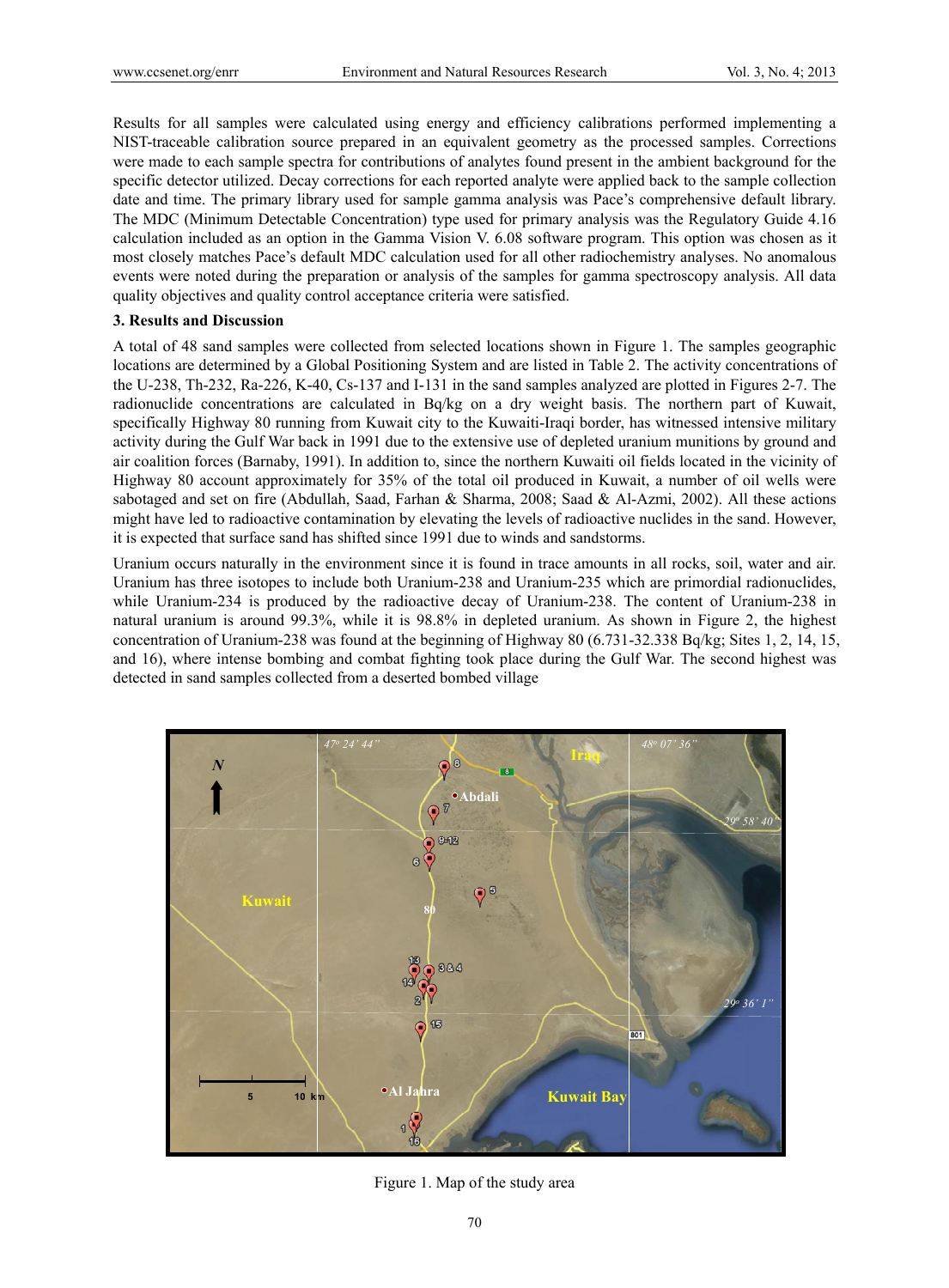| Site           | Latitude           | Longitude          | Site Description             | Mean Activity (Bq/kg) |          |            |             |            |              |
|----------------|--------------------|--------------------|------------------------------|-----------------------|----------|------------|-------------|------------|--------------|
|                |                    |                    |                              | $\mathrm{^{238}U}$    | $232$ Th | $^{226}Ra$ | ${}^{40}$ K | $^{237}Cs$ | $^{131}$ I   |
| 1              | 29° 24' 42.3698" N | 47° 38′ 27.3834″ E | open area used for camping   | 6.73                  | 28.9     | 11.8       | 403         | 1.92       | 14.1         |
| $\overline{2}$ | 29° 39' 52.7104" N | 47° 40' 37.7851" E | open area used for camping   | 14.6                  | 37.0     | 13.0       | 38.1        | 1.85       | $\mathbf{0}$ |
| 3              | 29° 37' 21.3736" N | 47° 45' 6.1789" E  | bombed weather station       | 0.04                  | 60.3     | 13.4       | 42.6        | 0.96       | 15.7         |
| $\overline{4}$ | 29° 37' 21.3736" N | 47° 45' 6.1789" E  | bombed weather station       | 0.52                  | $ND^*$   | 12.3       | 37.7        | 4.44       | 21.5         |
| 5              | 29° 46' 33.3473" N | 47° 41' 3.7398" E  | oil field                    | $ND^*$                | 12.5     | 12.3       | 40.3        | 0.63       | $ND^*$       |
| 6              | 29° 53' 57.6535" N | 47° 36' 43.1826" E | median area of highway 80    | $ND^*$                | 33.6     | 10.5       | 39.2        | 1.22       | 14.6         |
| 7              | 29° 58' 56.8361" N | 47° 40' 32.3443" E | agricultural farms           | 6.77                  | 26.7     | 11.5       | 37.7        | 1.30       | 34.7         |
| 8              | 30° 4' 40.3447" N  | 47° 42′ 5.0918″ E  | border between Kuwait & Iraq | 14.5                  | 16.5     | 13.4       | 36.6        | 1.52       | $ND^*$       |
| 9              | 29° 53' 57.6535" N | 47° 36' 43.1826" E | bombed town                  | 17.4                  | 17.1     | 14.2       | 38.1        | 2.18       | 15.4         |
| 10             | 29° 53' 57.6535" N | 47° 36' 43.1826" E | bombed town                  | 11.2                  | $ND^*$   | 9.77       | 411         | 2.66       | $ND^*$       |
| 11             | 29° 53' 57.6535" N | 47° 36' 43.1826" E | bombed town                  | 4.96                  | 69.2     | 12.6       | 411         | 2.78       | $ND^*$       |
| 12             | 29° 53' 57.6535" N | 47° 36' 43.1826" E | bombed town                  | 12.5                  | $ND^*$   | 8.03       | 414         | 2.41       | $ND^*$       |
| 13             | 29° 41' 45.1253" N | 47° 40' 3.4908" E  | open area used for camping   | $ND^*$                | $ND^*$   | 10.6       | 455         | 2.00       | 12.6         |
| 14             | 29° 39' 52.7104" N | 47° 40' 37.7851" E | open area used for camping   | 8.92                  | 15.9     | 10.1       | 396         | 0.962      | 23.1         |
| 15             | 29° 35' 0.1126" N  | 47° 40' 15.5406" E | open area used for camping   | 32.3                  | 8.70     | 17.9       | 403         | 3.33       | 23.6         |
| 16             | 29° 24' 42.3698" N | 47° 38′ 27.3834″ E | open area used for camping   | 17.3                  | $ND^*$   | 8.29       | 355         | 1.15       | 15.0         |

Table 2. The locations of the samples sites



Figure 2. Activity concentration of Uranium-238 measured in the sand samples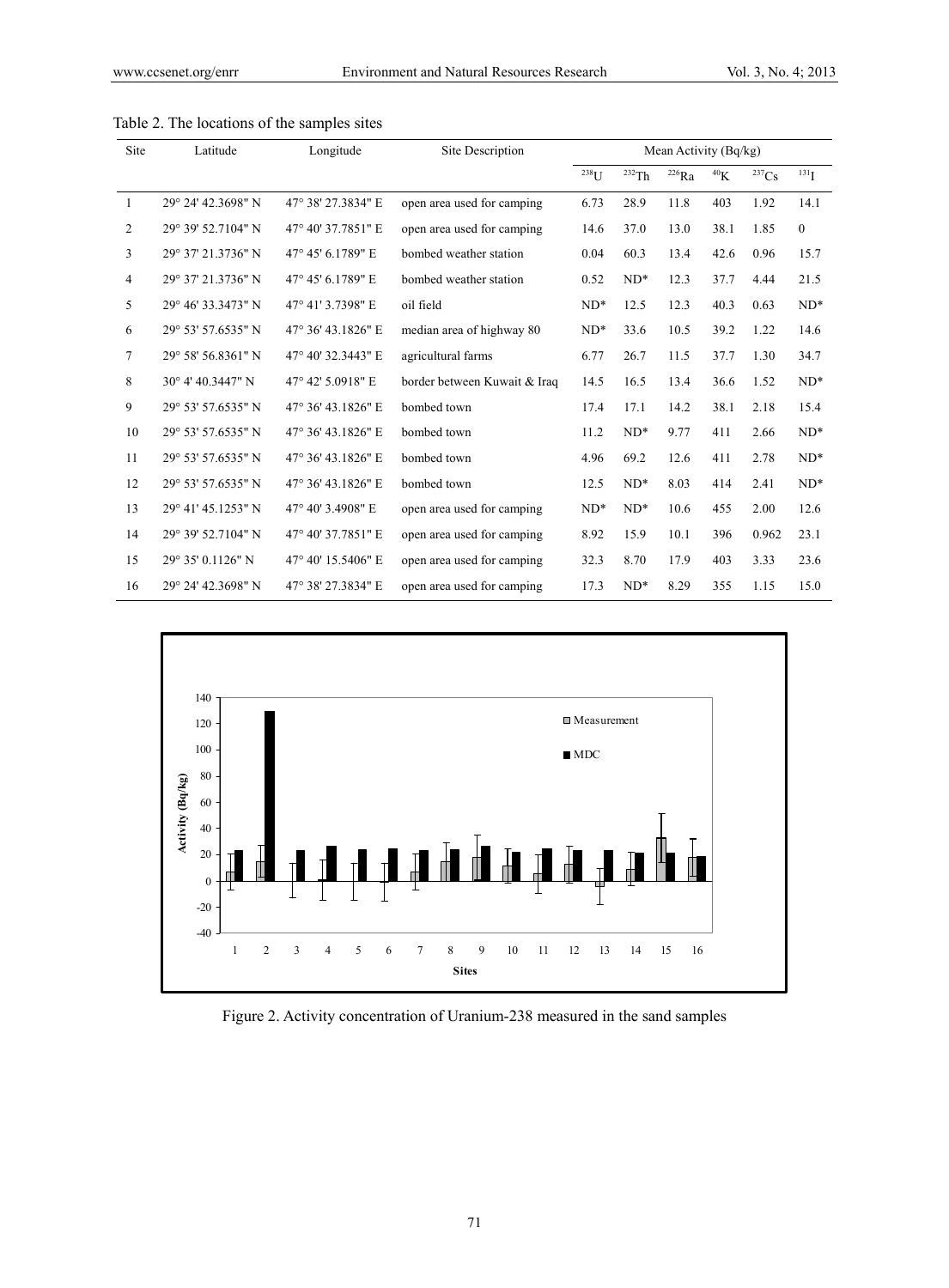

Figure 3. Activity concentration of Thorium-232 measured in the sand samples



Figure 4. Activity concentration of Radium-226 measured in the sand samples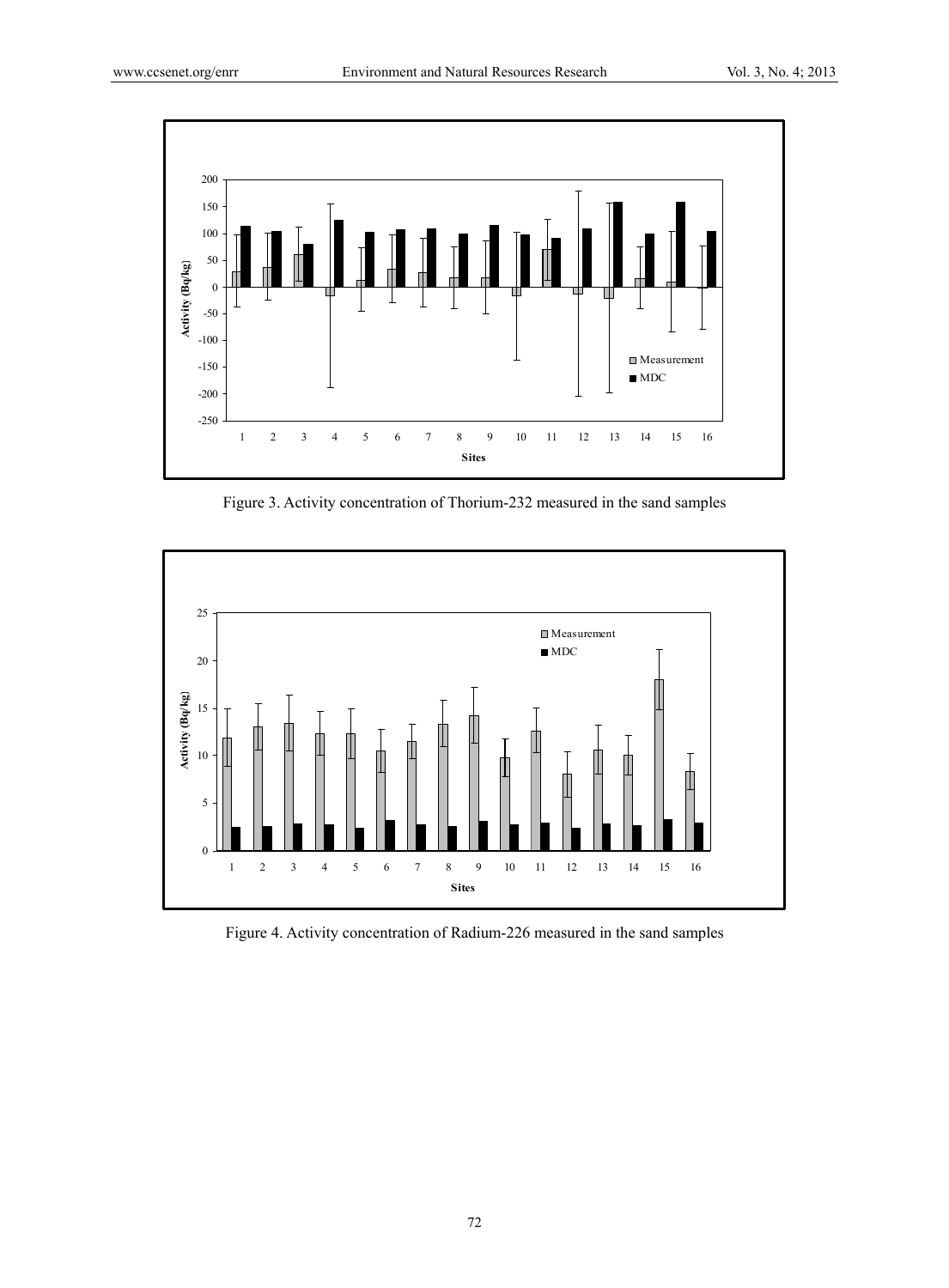

Figure 5. Activity concentration of Potassium-40 measured in the sand samples



Figure 6. Activity concentration of Cesium-137 measured in the sand samples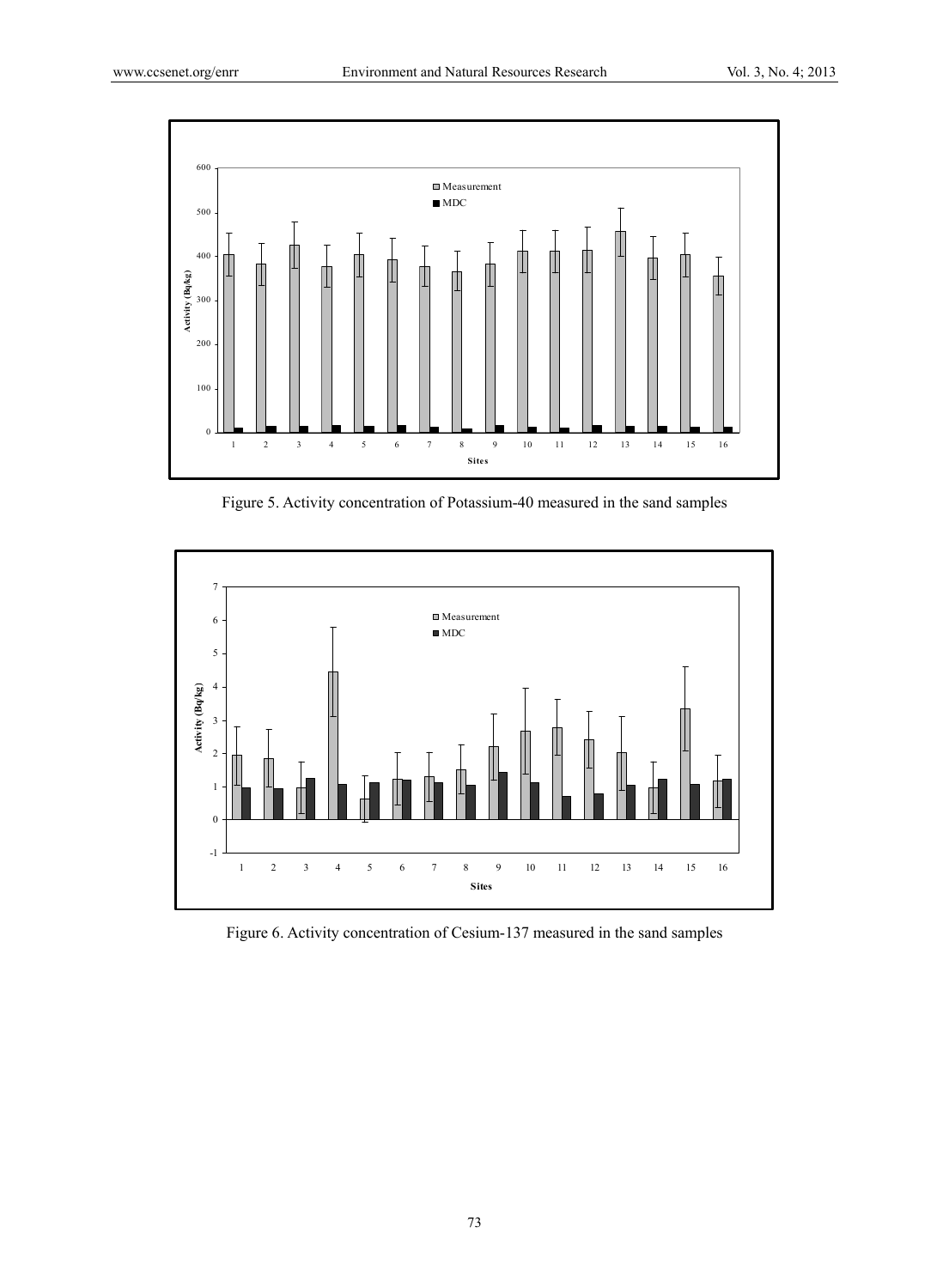

Figure 7. Activity concentration of Iodine-131 measured in the sand samples

(4.958-17.39 Bq/kg; Sites 9, 10, 11, and 12), followed by an agricultural area close to the border with Iraq (6.771 and 14.541 Bq/kg; Sites 7 and 8). The remaining sites (3, 4, 5, 6, and 13) had negligible concentrations of Uranium-238. The average concentration of Uranium-238 in the area under investigation reported in the radiological atlas of Kuwait ranged from 11.9-16.1 Bq/kg. In addition, the data presented in the literature spanned from 13 to 40 Bq/kg (Al-Azmi, Saad, & Farhan, 1999; Saad & Al-Azmi, 2002; Bou-Rabee & Bem, 1996; IAEA, 2003; KISR, 2008). Thus, the Uranium-238 concentrations reported in this study are within these values and the relatively high radioactivity concentrations of Uranium-238 reported at site 15 could be related to the deposition of volatile depleted uranium.

In nature, thorium is estimated to be about three to four times more abundant than uranium in the Earth's crust. Virtually all thorium is found as Thorium-232, which undergoes alpha decay with a half-life of about 14.05 billion years to produce a radio-active gas, Radon-220. In addition to, secondary decay products of thorium include radium and actinium. From Figure 3, it can be inferred that the Thorium-232 concentration ranged from 8.7 Bq/kg (Site 15) to 60.3 Bq/kg (Site 3). This thorium concentration is higher than the ones reported in the literature (2.3-27.9 Bq/kg) (Abdullah, Saad, Farhan, & Sharma, 2008; Saad & Al-Azmi, 2002). Since thorium exists naturally, its high concentration could be related to the geological make-up of the rocks in Kuwait such as limestone, sandstone, and shale which tend to have high concentrations of three naturally occurring radio nuclides namely: Thorium-232, Radium-226, and Potassium-40 (Saad & Al-Azmi, 2002).

In the natural environment, Radium-226 occurs at very low levels in virtually all rock, soil, and water; in addition, it is a decay product of uranium and thorium. Thus, when uranium and thorium occur in relatively high levels in rock or soil, radium is also found in high levels. As shown in Figure 4, the concentration of Radium -226 ranges from 8.03 Bq/kg (Site 12) to 17.94 Bq/kg (Site 15), where this determined concentration falls within the concentration found in the literature (11.5-59.8 Bq/kg) (Al-Azmi, Saad, & Farhan, 1999; Saad & Al-Azmi, 2002; Bou-Rabee & Bem, 1996; KISR, 2008).

Potassium-40 with a relative abundance of 0.01% is the radioactive isotope of potassium. Potassium-40, along with uranium and thorium, constitute the three most abundant naturally occurring elements in rocks and soil. From Figure 5, it can be deduced that the Potassium-40 concentrations ranged from 354.83 Bq/kg (Site 16) to 455.1 Bq/kg (Site 13). Previous studies indicated the Potassium-40 concentration ranges from 110.3 Bq/kg to 632.0 Bq/kg, thus making the Potassium-40 concentrations plotted in Figure 5 to fall within acceptable levels (Al-Azmi, Saad, & Farhan, 1999; Saad & Al-Azmi, 2002; Bou-Rabee & Bem, 1996; KISR, 2008).

Nonradioactive cesium occurs naturally in various minerals, while radioactive cesium, Cesium-137, is produced when uranium and plutonium absorb neutrons and undergo fission. Cesium-137 in the environment came from a variety of sources where the largest single source is attributed to the fallout from atmospheric nuclear weapons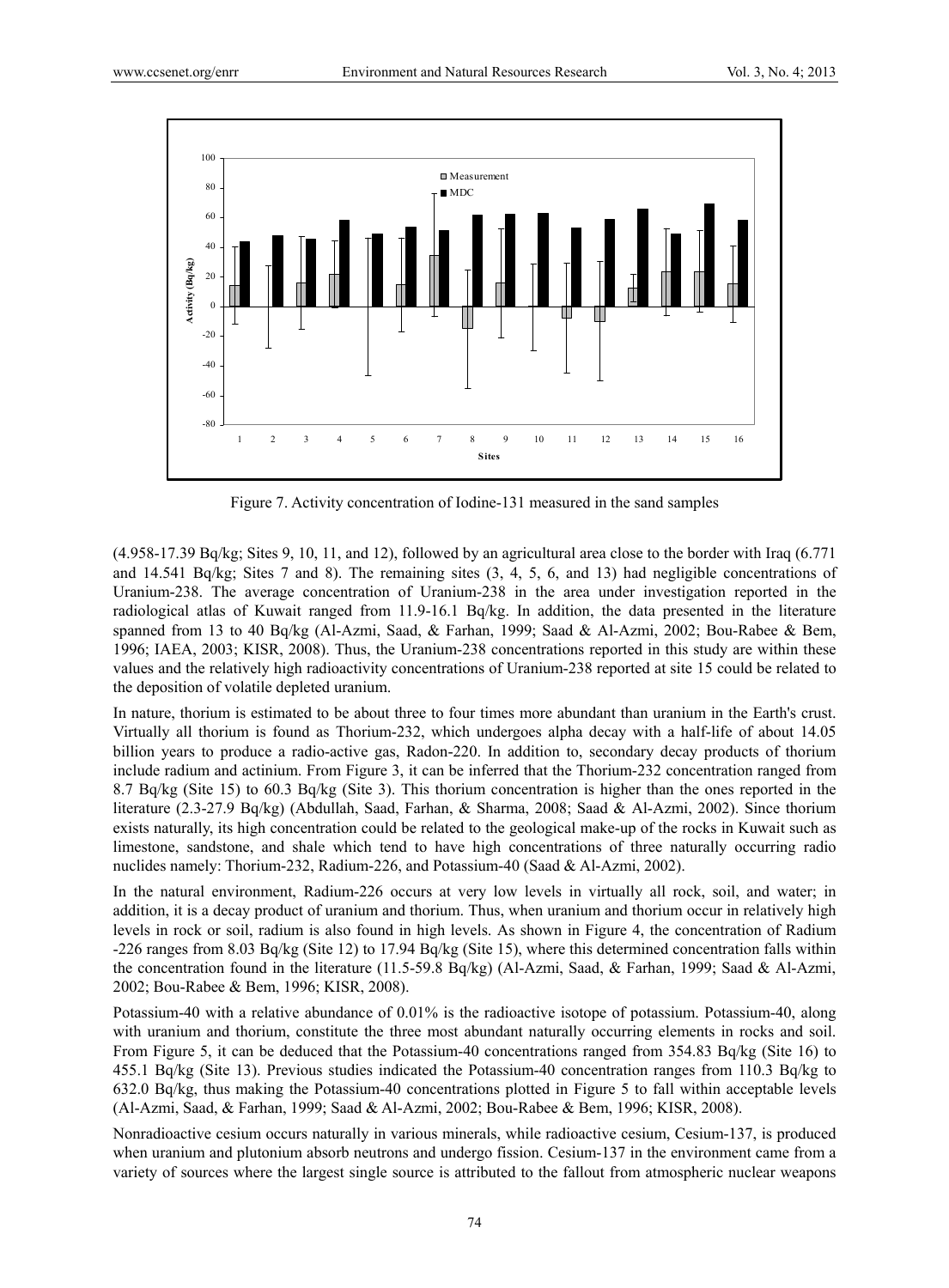testing in the 1950s and 1960s, which dispersed and deposited cesium-137 world-wide. In addition to, nuclear reactor waste and accidental releases such as the Chernobyl accident in the Ukraine released some Cesium-137 to the environment. Figure 6 illustrates the Cesium-137 concentration with the highest at 4.44 Bq/kg (Site 4) and the lowest at 0.629 Bq/kg (Site 5).

Iodine-131, called radioiodine, is an important radioisotope of iodine. Iodine-131 is produced by the fission of uranium atoms during operation of nuclear reactors and by plutonium (or uranium) in the detonation of nuclear weapons at an estimated 3% by weight of the total fission products; it has a radioactive decay half-life of about eight days. Iodine-131 was introduced in the environment through open-air atomic bomb testing back in the 1950s and 1960s, and from the Chernobyl disaster. Figure 7 summarizes the Iodine-131 data collected in this study where the concentration ranged from 12.58 Bq/kg (Site 12) to 34.71 Bq/kg (Site 7).

No radioiodine data for the state of Kuwait was found in the literature; on the other hand, the Cesium-137 reported concentrations spread from 1.31 to 4.45 Bq/kg (Biegalski, Hosticka, & Mason, 2001; Saad & Al-Azmi, 2002; KISR, 2008) which render the current Cesium-137 concentrations acceptable. The Cesium-137 detected concentrations can be definitely linked to the Chernobyl accident back in 1986 where the estimated amount of Cesium-137 released was  $9.0 \times 10^{16}$  Bq. According to International Atomic Energy Agency, this tremendous amount of radioactive material was deposited over the entire northern hemisphere including the Middle East region. Since the present study took place 26 years after the accident, it is expected to detect Cesium-137 due to its half-life of 30.1 years.

Table 3 (Saad & Al-Azmi, 2002) illustrates the mean activity concentrations of the terrestrial primordial nuclides found in soil of different countries. The list of countries includes both industrialized and developing countries. In addition, the world average data is also listed for comparison. It is clearly established that the radioactivity measurements conducted in this study are either below (Uranium-238 and Radium-226) or within (Thorium-232 and Potassium-40) the reported levels. The current legal limit for Iodine-131 is set at 2000 Bq/kg; furthermore, the one set for Cesium-137 is currently at 500 Bq/kg and both limits are enforced by the European Union, Japan, and the United States of America. In this study, the mean activity concentration determined for Cesium-137 is 2.0 Bq/kg and for Iodine-131 is 19.0 Bq/kg, where both are well below the current legal limits. In light of these findings, the investigated area in this research article is definitely not radiologically hazardous.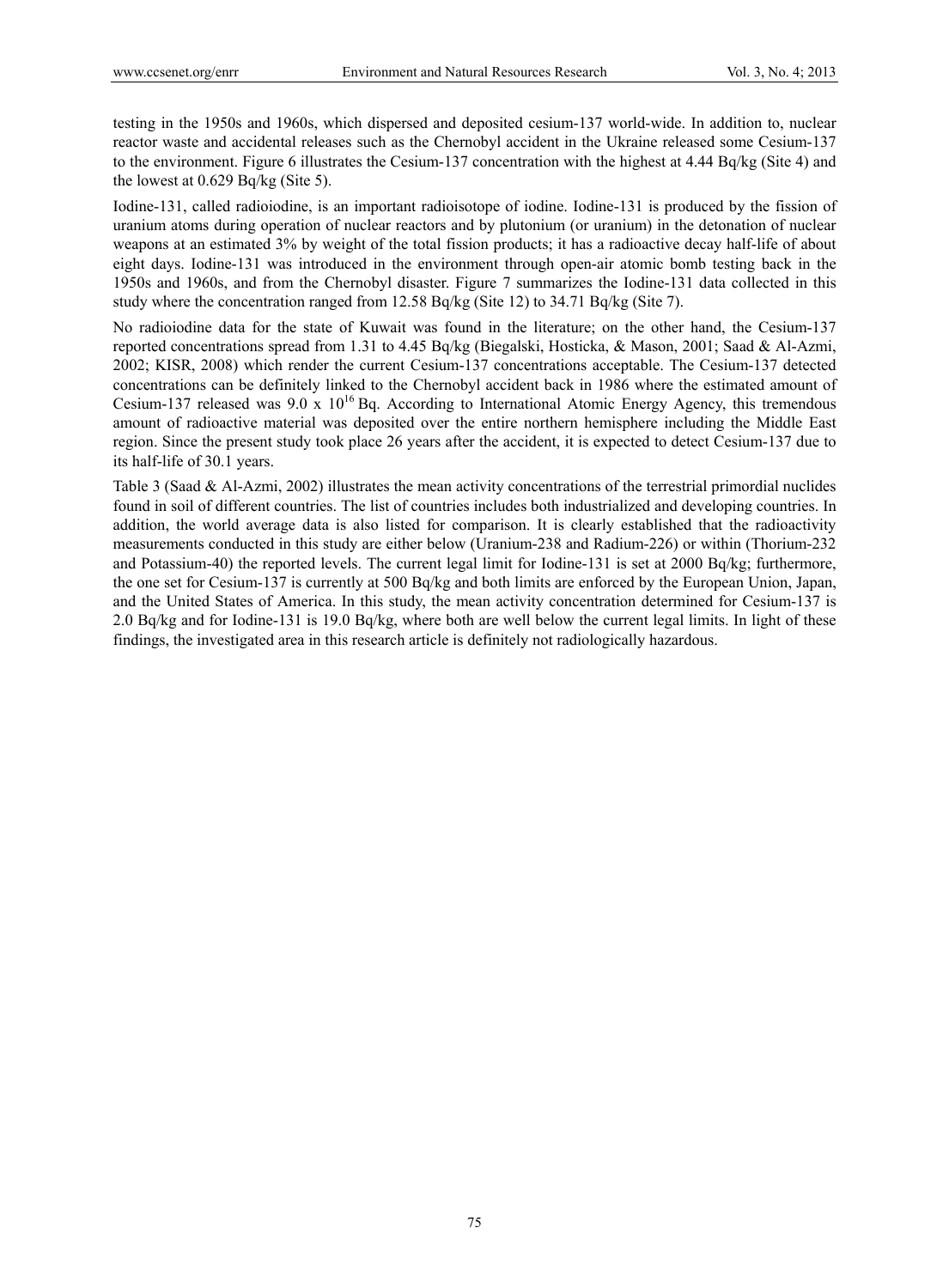| Country                       |            | Mean Activity (Bq/kg) |                       |           |  |  |
|-------------------------------|------------|-----------------------|-----------------------|-----------|--|--|
|                               | $^{238}$ U | $232$ Th              | $\overline{^{226}Ra}$ | $^{40}$ K |  |  |
| Kuwait-Present Study          | 11         | 30                    | 12                    | 397       |  |  |
| China (1988)                  | 62         | 90                    | 50                    | 524       |  |  |
| <b>Turkey</b> (1997)          | 75         | 24                    | ---                   | 1711      |  |  |
| Republic of Ireland<br>(1988) | 37         | 26                    | 60                    | 350       |  |  |
| Spain (1992)                  | 33         | 49                    | 45                    | 650       |  |  |
| The Netherlands (1988)        |            | 50                    | ---                   | 495       |  |  |
| Japan (1988)                  |            | 95                    | 68                    | 737       |  |  |
| Belgium (1988)                |            | 28                    | 28                    | 390       |  |  |
| Norway (1988)                 |            | 38                    | 1240                  | 2100      |  |  |
| Italy (1988)                  |            | 39                    | 323                   | 1046      |  |  |
| Greece (1996)                 | 214        | 43                    | 212                   | 1130      |  |  |
| France (1992)                 | 37         | 38                    | 38                    | 599       |  |  |
| Bangladesh (1999)             | 38         | 66                    | 36                    | 272       |  |  |
| Bulgaria (1998)               | 44         | 58                    | 43                    | 385       |  |  |
| Portugal (1998)               |            | 73                    | ---                   | 47        |  |  |
| Taiwan (1992)                 | 18         | 28                    |                       | 479       |  |  |
| Egypt (1993)                  | 17         | 18                    |                       | 316       |  |  |
| Algeria (1998)                |            |                       | 80                    | 408       |  |  |
| World                         | 25         | 25                    |                       | 370       |  |  |

Table 3. The mean activity concentrations of primordial radioisotopes in different countries

#### **4. Conclusion**

Measurements of six radioactive nuclides in sand samples were carried out in this study. The samples were collected from an area stretching north from Kuwait City to the border with Iraq. The results attained show undoubtedly that the mean activities of the investigated radio nuclides in the sand are low compared to average levels reported worldwide.

### **References**

- Abdullah, F. H., Saad, H. R., Farhan, A. R., & Sharma M. M. (2008). *Investigation of naturally occurring radioactive materials (NORM) in oil fields and oil lakes in Kuwait*. Paper presented at the Society of Petroleum Engineers conference on health, safety, and environment in oil and gas exploration and production, Nice, France, 15-17 April (SPE111562).
- Al-Azmi, D., Saad, H. R., & Farhan A. R. (1999). Comparative study of desert truffles from Kuwait and other countries in the Middle East for radionuclide concentration. *Biological Trace Element Research*, *71-72*, 309-315. http://dx.doi.org/10.1007/BF02784217
- Barnaby, F. (1991). The environmental impact of the Gulf War. *The Ecologist, 21*(4), 166-172.
- Biegalski, S. R., Hosticka, B., & Mason, L. R. (2001). Cesium-137 concentrations, trends, and sources observed in Kuwait City, Kuwait. *Journal of Radioanalytical and Nuclear Chemistry, 248*(3), 643-649. http://dx.doi.org/10.1023/A:1010624224587
- Bou-Rabee. F., & Bem H. (1996). *Determination of concentrations of selected radio nuclides in surface soil in the state of Kuwait*. A paper presented at the International Radiation Protection Association conference, Vienna, Austria, 14-19 April (pp. 207-209).
- International Atomic Energy Agency. (2003). *Radiological conditions in areas of Kuwait with residues of depleted uranium*. Austria: IAEA.